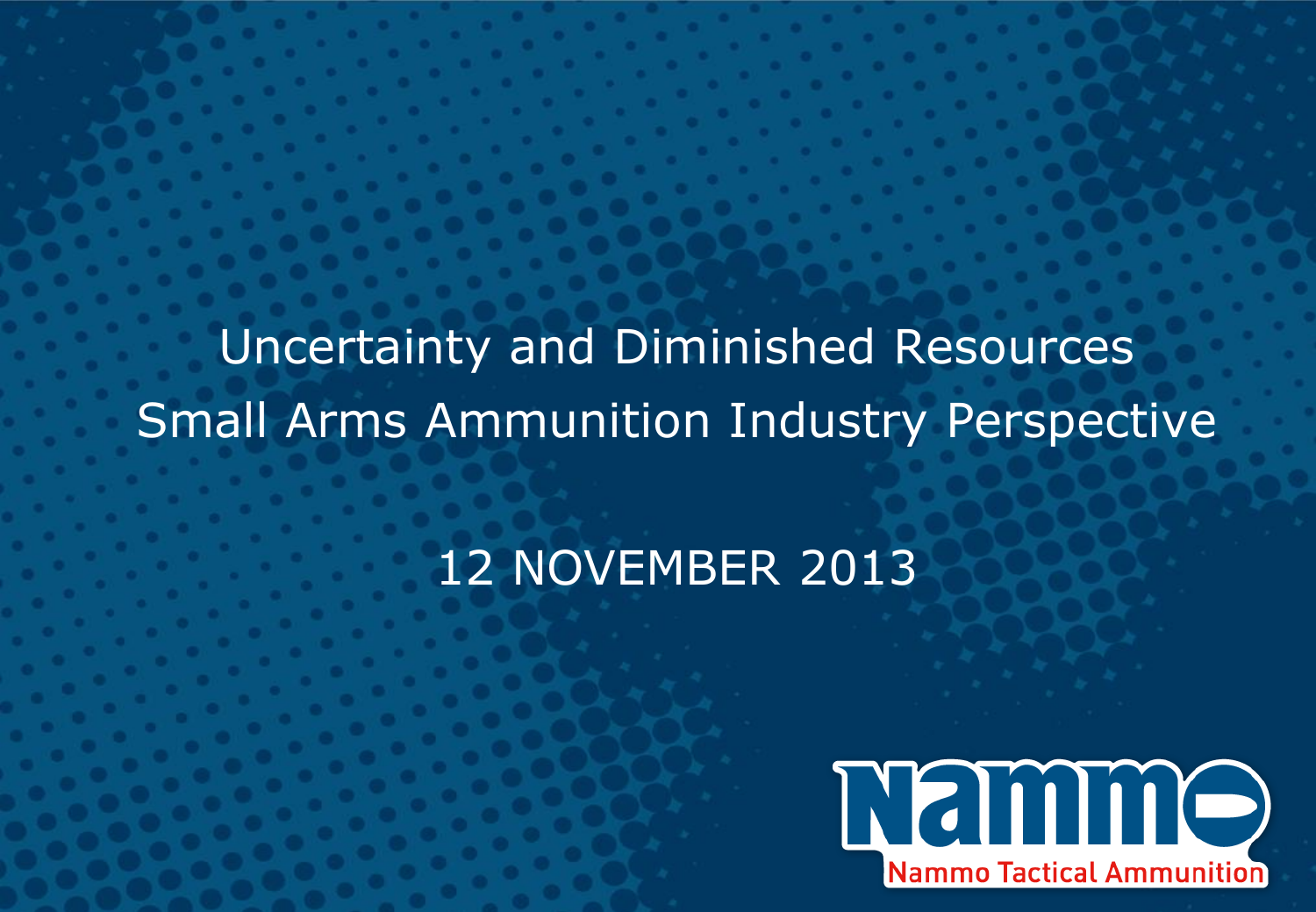#### Nammo Perspective

• Nammo is a medium-sized Multi-National Defense Company

- \$600-700M/yr. operating as both a prime and as a subcontractor
- About 1/3 of Nammo's sales in North America
- We are agile and innovative focusing on specialty munitions that leverage legacy systems:
	- Specialty Ammunition:, MK211/MP, AP, 40mm AB, Tracer/Dim Tracer
	- Shoulder Fired Rockets: Modern M72 & SMAW/BDM variants
	- Rocket/Missile Components: ESSM, AMRAM, 2.75" Warhead
- We are a part of the US Industrial Base
	- We make products unavailable elsewhere
	- Invested about \$100M in US production facilities in 4 states
	- Employ more than 350 Americans.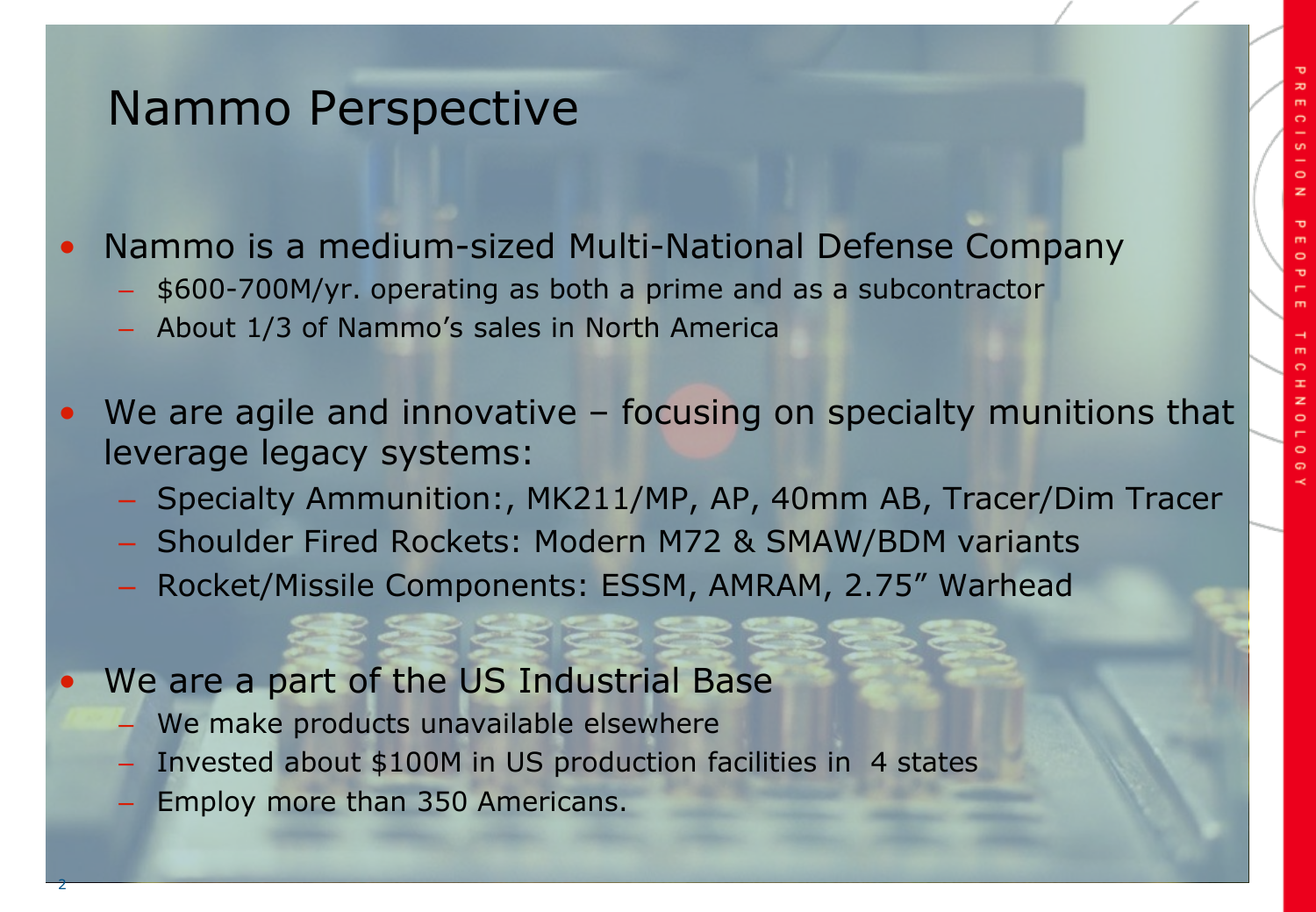## Uncertainty



**PRECISION** 

PEOPLE

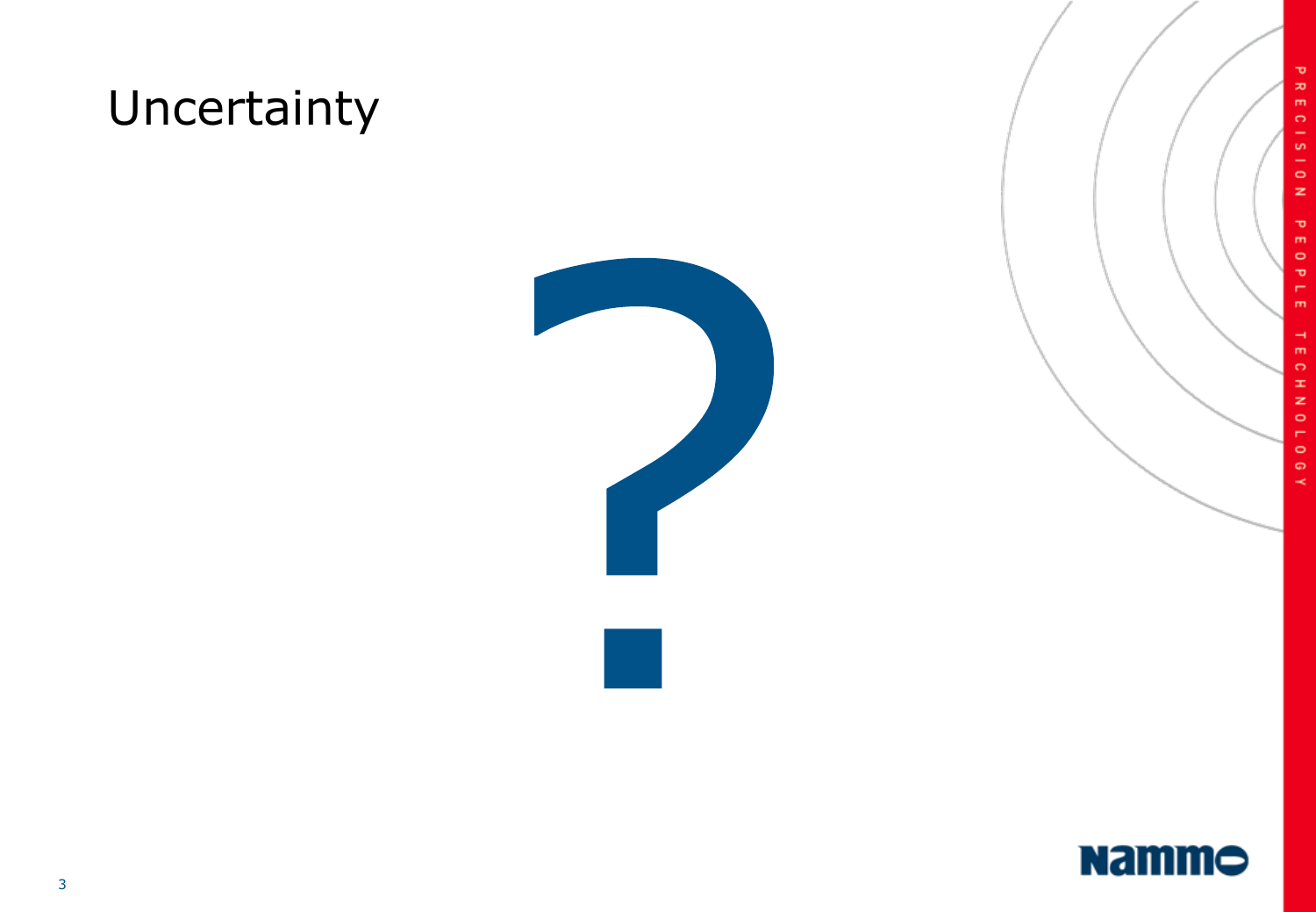#### Uncertainty In Industry The Customer Must Help Keep us on Track

- We know you don't know
	- What the budget will be or
	- Which items will be cut/kept or
	- When it will be passed or
	- When sequestration will end
- Please continue to: Keep industry "in-the-loop"
- Don't let us waste R&D resources solving the wrong problems
- Let us help! Give us opportunities to "weigh in"
	- Some of these issues have been faced before

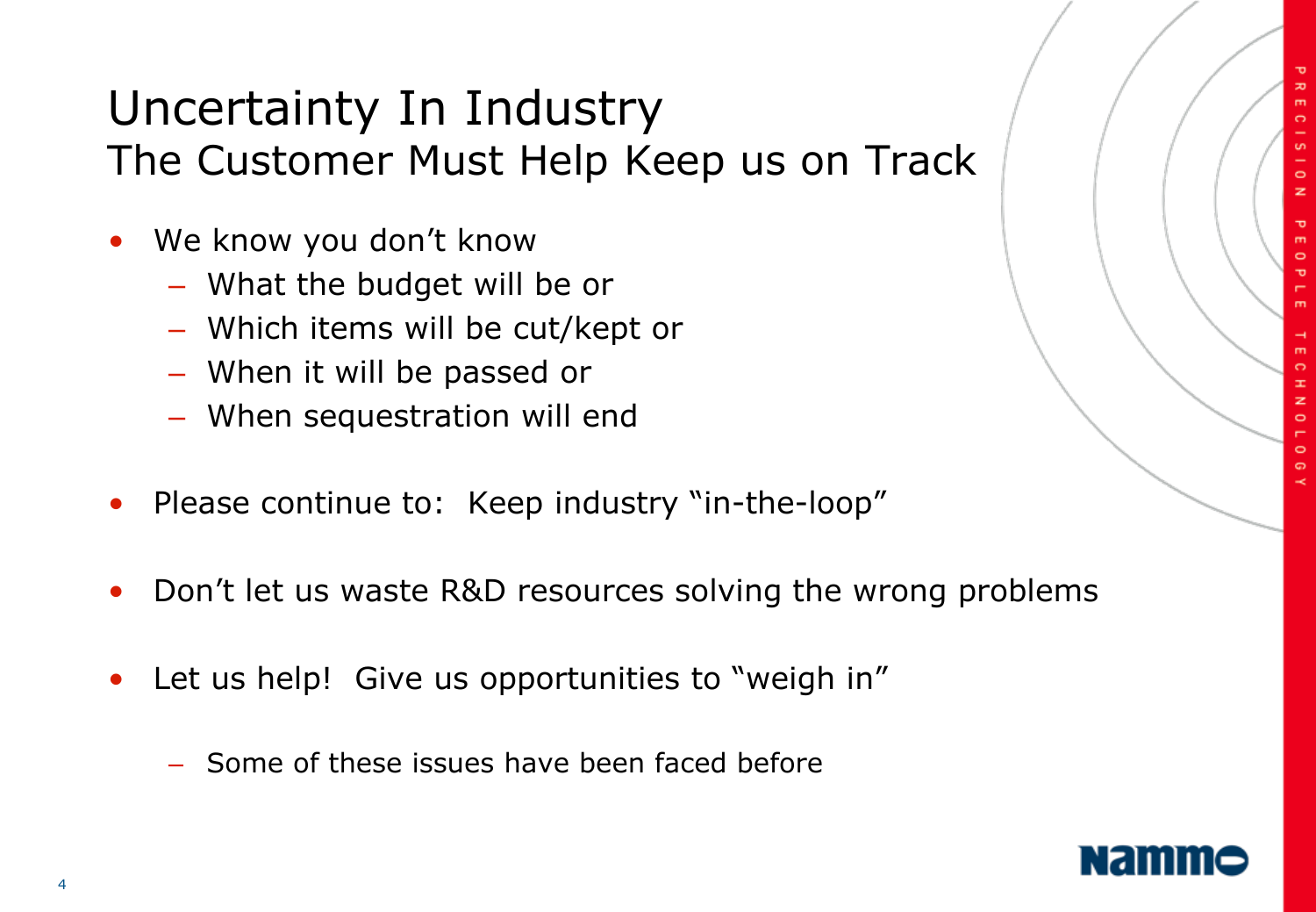$\circ$  $\circ$  $\ddot{\circ}$ 

#### Diminishing Resources The Consequences

We all saw this coming, but, are we doing the right things for a healthy base and to continue innovation?

At Nammo we are forced to take negative actions:

- Reducing workforce  $=$  Less Brains
- 
- Reducing R&D Budgets  $=$  Less Innovation
- Releasing Resources = Less Agile
- Watching Other markets = Less US Focused



- Consolidating  $\blacksquare$  Less Competitors
	-
	-

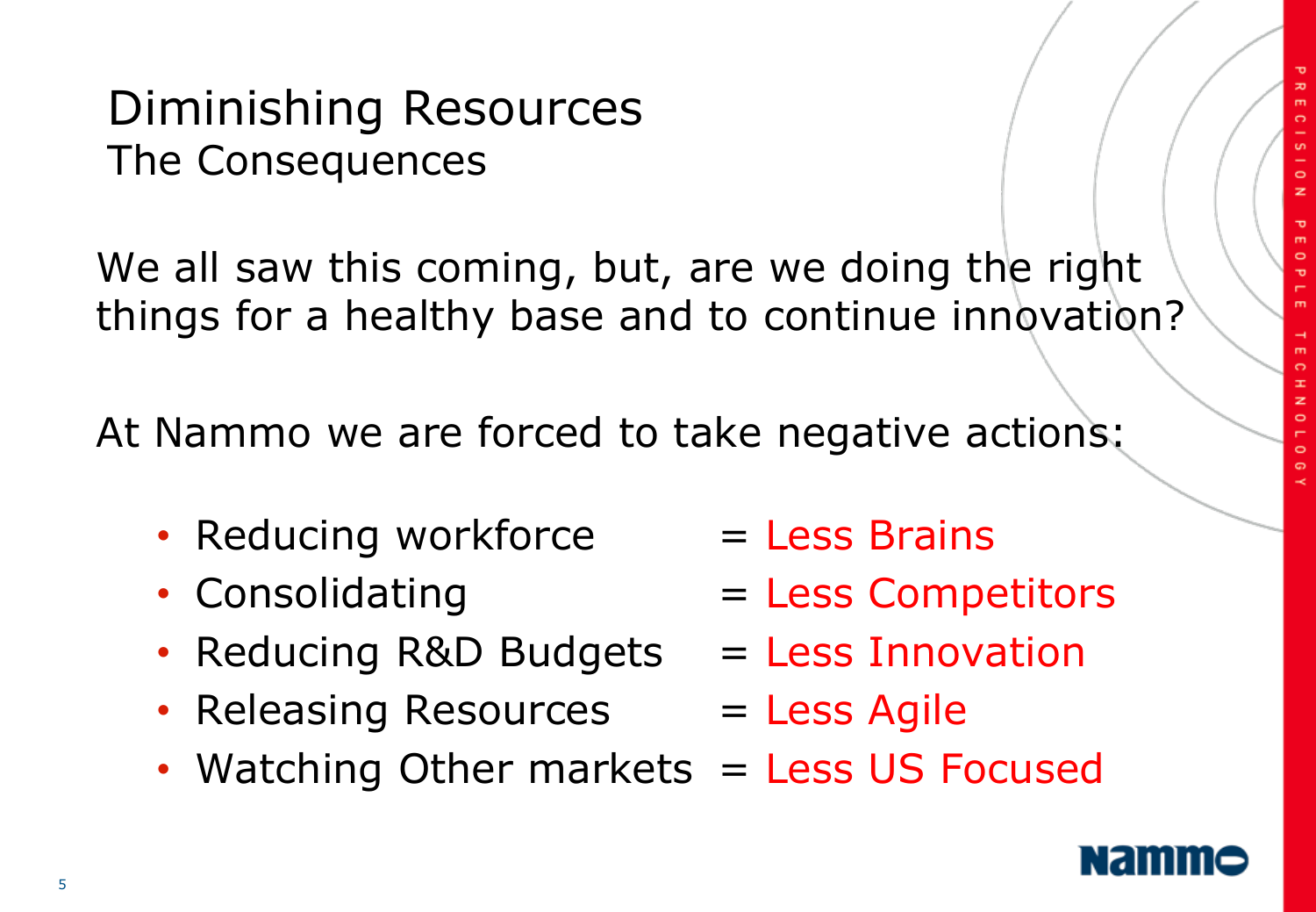



**PRECISION** 

**PEOPLE**